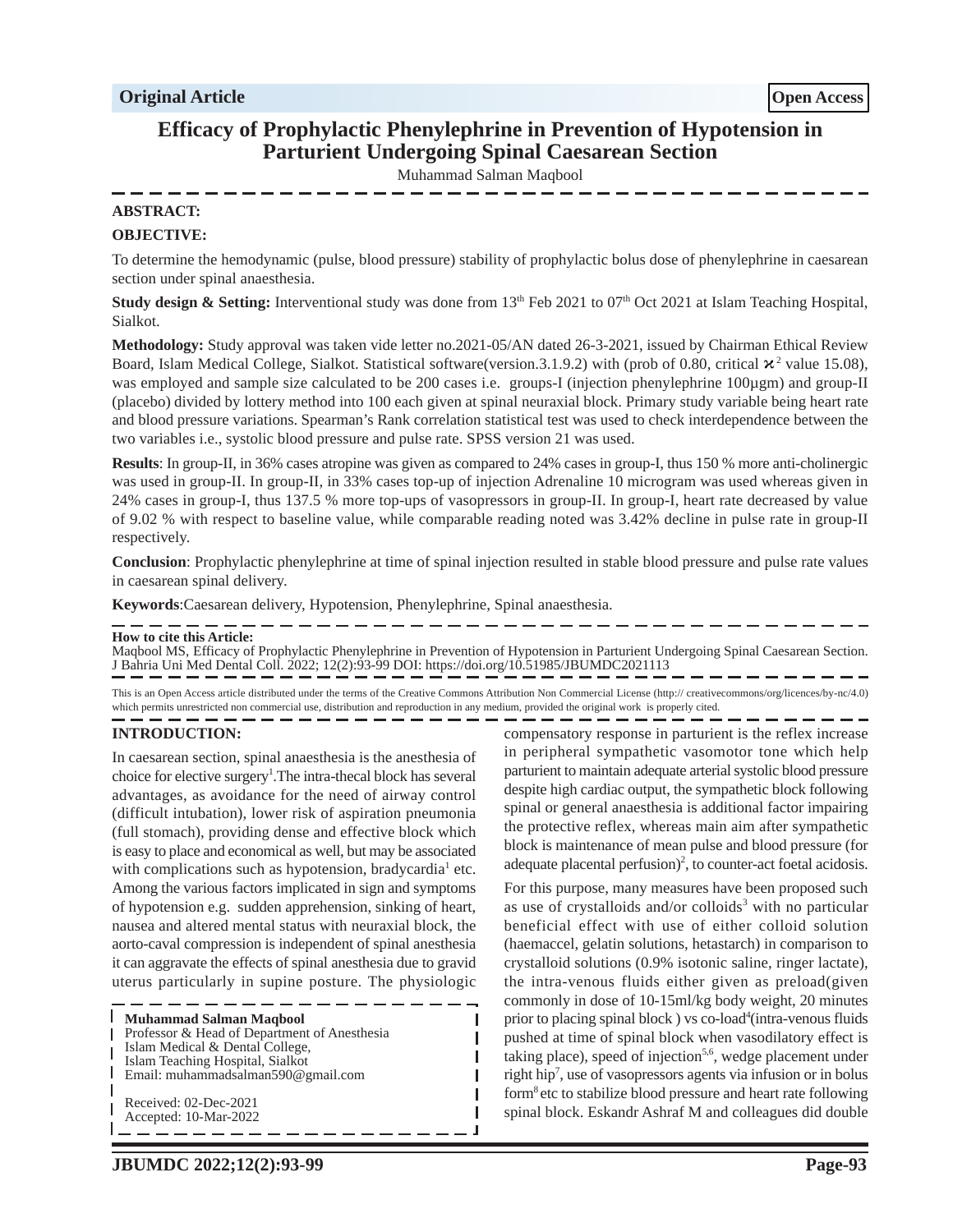blind randomized controlled research on vasopressors to prevent hypotension in parturient following neuraxial anaesthesia given in infusion form and noted that norepinephrine and phenylephrine provided better hemodynamic stability and foetal well-being than ephedrine<sup>8</sup>.

Over the years ephedrine (with sympathomimetic agonist effect at  $\alpha$  and  $\beta$  adrenergic receptors) has been considered as a drug of choice for immediate management of hypotension following intra-thecal block with a longer time period of action after intravenous bolus dose in comparison to other vasopressor agents<sup>9</sup>. In another study on effects of norepinephrine (with weaker beta and higher alpha adrenergic agonist receptor effect) given as infusion titrated to maintain blood pressure within 20% of initial value at time of subarachnoid block showed promising results in managing postspinal hypotension $10$ .

Lately phenylephrine<sup>11</sup>, alpha-I receptor agonist has been considered vasopressor agent of choice particularly in caesarean section as it is associated with better umbilical arterial blood gas analysis values (low acidosis and base excess values of umbilical vessels) as it does not cross placental barrier. Other vasopressors used include metaraminol and mephentermine with alpha and beta receptor agonist effect with disadvantage of tachyphylaxis. American Society of Anesthesiologist Obstetric Anesthesia Task force advocated that both phenylephrine and ephedrine can be used with better foetal well-being with later agent, similar inference was done in Canadian anaesthesia guidelines<sup>11</sup>. Considering above stated facts we working at a peripheral area teaching unit designed study to assess phenylephrine in terms of hemodynamic stability(pulse and blood pressure) effect administered prophylactically at time of spinal block in elective caesarean section cases.

# **METHODOLOGY:**

This interventional (randomized controlled) study with purposive sampling technique was under taken at Islam Teaching Hospital (main obstetric operation room). Study approval was taken vide letter no.2021-05/AN dated 26-3- 2021, issued by Chairman, Ethical Review Board, Islam Medical & Dental College, Sialkot.Statistical software (version.3.1.9.2) was utilized for sample size calculation and came out to be 200 cases with  $(1-\beta)$  err prob of 0.80, critical  $\chi^2$  value 15.08), parturient planned for elective caesarean section under intra-thecal block placed by employing lottery method into 2 prophylactic treatment groups of 100 each, group-I (Injection phenylephrine 100µgm) and group-II (placebo) with degree of freedom value of 5. The time duration of study was approximately 8 months i.e., from  $13<sup>th</sup>$  Feb 2021 to 07<sup>th</sup> Oct 2021. The inclusion criteria being American Society of Anesthesiologist12 medically fit parturient, elective caesarean section, age between 18-40 years<sup>5</sup>. The exclusion criteria being parturient with coagulopathy, stenotic valvular heart

diseases, eclampsia, emergency caesarean section<sup>5</sup>. Standard pre-anaesthesia evaluation was done based on printed questionnaire proforma with pre-medication ordered as per American Society of Anesthesiologist<sup>12</sup> guidelines and informed written consent was taken. All parturient had coloading of crystalloids via large bore intravenous lines. Monitoring (electrocardiograph, pulse oximetry, blood pressure, heart rate) was attached and baseline values noted. Sub-arachnoid block was placed using aseptic technique at L3-4 level with 25g quincke spinal needle (hyperbaric  $0.75\%$ )1.5ml was given and T<sub>6</sub> sensory level was ascertained prior to start of procedure. Parturient received prophylactic medication according to groups at time of spinal block. The vials were diluted to 4ml solution and given by anaesthetic nurse provided in labelled sealed envelopes at time of spinal injection. The consultant anaesthetist performing block was having no knowledge about type of medication given, being prepared by colleague anaesthetist and both were part of team. Parturient were blinded to grouping. Hemodynamic stability (heart rate, blood pressure both systolic and diastolic) was noted from baseline value till initial 15 minutes at 2 minute interval following spinal block. The primary study variable being heart rate and blood pressure (systolic and diastolic) variations, whereas subordinate variable studied were; number/ percentage of hypotension i.e., mean / standard deviation, bradycardia manifestation (number/percentage of cases in which atropine was administered), the use of colloids and associated complications. Hypotension was labelled in study as a decrease of 15% in systolic blood pressure from baseline or (<100mmHg) and bradycardia categorised by 20-25% decrease from baseline value. Heart rate and blood pressure variations were all correlated in relation to baseline readings. Spearman's Rank correlation was used to check interdependence between the two variables i.e., systolic blood pressure and pulse rate of both groups. Patient confidentiality was kept in check during study. The correlation is significant at the 0.01 level. SPSS version 21 was used.

# **RESULTS:**

Hemodynamic data of both groups (blood pressure systolic and diastolic in mmHg) is shown in table-1. The age(years) statistics in group-I(phenylephrine) being mean 26.73(SD of 3.55) with minimum and maximum being 19 and 40 years, whereas in group-II (placebo) the mean age was 26.81(SD of 3.41) with minimum and maximum values of 20 and 38 years respectively. The mean heart rate baseline value and the relative change which occurs at interval of 1,3,5,7,8,11,13 and 15 minutes after placement of subarachnoid block in baseline value in group-I(phenylephrine) and group- II (placebo) are presented in graph 1 and 2 respectively. In group-I, in 15 cases (15%) both adrenaline and phenylephrine were given for optimization of postspinal hypotension whereas in group-2 in 9 cases (9%) both agents were administered respectively. Detailed vasopressor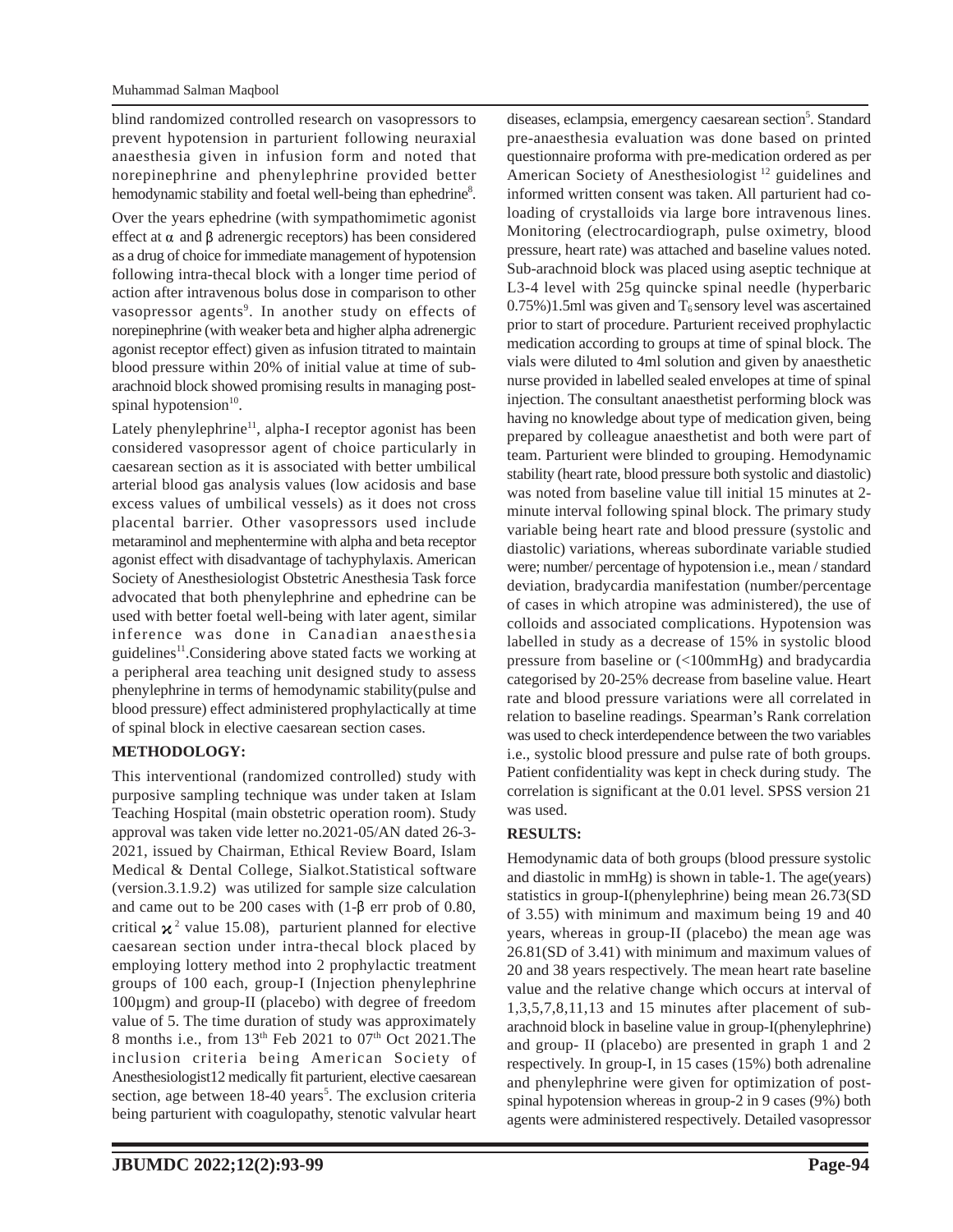Table-1: Group-I & II statistics (n=200)

|                         |                                                            | Group-I(Phenylephrine)      | Group-II(Placebo)               |
|-------------------------|------------------------------------------------------------|-----------------------------|---------------------------------|
| Systolic blood pressure | Mean                                                       | 131.85 / 81.86              | 135.47 / 87.79                  |
| (SBP) & Diastolic blood | <b>Standard Deviation</b>                                  | 16.02 / 12.49               | 19.06 / 14.83                   |
| pressure (DBP) in       | Minimum                                                    | 67/37                       | 96/45                           |
| (mmHg) baseline         | Maximum                                                    | 168/114                     | 200/127                         |
| SBP & DBP at 1 minute   | Mean                                                       | 127.96 / 77.40              | 132.69 / 83.05                  |
|                         | <b>Standard Deviation</b>                                  | 16.40/14.21                 | 20.11 / 16.40                   |
|                         | Minimum                                                    | 78/42                       | $64/26$                         |
|                         | Maximum                                                    | 166/109                     | 192 / 127                       |
|                         | Percent decrease to baseline value                         | 2.95% / 5.27%               | 2.05% / 5.39%                   |
|                         | P-value                                                    | .002 / .005                 | .000 / .001                     |
| SBP & DBP at 3 minutes  | Mean                                                       | 120.28/70.18                | 126 / 76.47                     |
|                         | <b>Standard Deviation</b>                                  | 19.14 / 16.10               | 21.67 / 17.62                   |
|                         | Minimum                                                    | 71/34                       | 65/34                           |
|                         | Maximum                                                    | 171/96                      | 175 / 119                       |
|                         | Percent decrease in reference to baseline value            | 8.8%/14.26%                 | 7% / 12.89%                     |
|                         | P-value                                                    | .012 / .691                 | .385 / .632                     |
| SBP& DBP at 5 minutes   | Mean                                                       | 117.95 / 66.40              | 122/73.51                       |
|                         | <b>Standard Deviation</b>                                  | 18.24 / 16.94               | 21.66 / 19.27                   |
|                         | Minimum                                                    | 74/28                       | 53/23                           |
|                         | Maximum                                                    | 175/126                     | 166/115                         |
|                         | Percent decrease in reference to baseline value            | 10.5% / 18.8%               | 9.9% / 16.26%                   |
|                         | P-value                                                    | .598 / .148                 | .506 / .591                     |
| SBP & DBP at 7 minutes  | Mean                                                       | 112.85 / 60.64              | 120.73 / 71.20                  |
|                         | <b>Standard Deviation</b>                                  | 18.49 / 16.41               | 20.94 / 19.07                   |
|                         | Minimum                                                    | 61/26                       | 55/22                           |
|                         | Maximum                                                    | 161/113                     | 171/110                         |
|                         | Percent decrease to baseline value                         | 14.4% / 25.92%              | 10.9% / 18.89%                  |
|                         | P-value                                                    | .282 / .094                 | .055 / .076                     |
| SBP & DBP at 9 minutes  | Mean                                                       | 112.65 / 62.16              | 120.59 / 71.86                  |
|                         | <b>Standard Deviation</b>                                  | 17.82 / 15.69               | 20.70 / 18.23                   |
|                         | Minimum                                                    | 72/32                       | 61/25                           |
|                         | Maximum                                                    | 157/106                     | 174/130                         |
|                         | Percent decrease to baseline value                         | 14.6% / 24.06%              | 11% / 18.14%                    |
|                         | P-value                                                    | .006 / .126                 | .009 / .187                     |
| SBP & DBP at 11 min.    | Mean                                                       | 114.73 / 62.45              | 118.20 / 70.36                  |
|                         | <b>Standard Deviation</b>                                  | 17.59 / 16.40               | 18.13 / 15.95                   |
|                         | Minimum                                                    | 80/30                       | 72/31                           |
|                         | Maximum                                                    | 188 / 124                   | 162 / 106                       |
|                         | Percent decrease to baseline value                         | 12.98% /23.46%              | 12.74% / 19.85%                 |
|                         | P-value                                                    | .029 / .027                 | .122 / .395                     |
| SBP & DBP at 13 min.    | Mean                                                       | 113.39 / 62.08              | 117.58 / 68.86                  |
|                         | <b>Standard Deviation</b>                                  | 17.70 / 16.61               | 15.88 / 14.64                   |
|                         | Minimum                                                    | 62/26                       | 75/34                           |
|                         |                                                            | 177/115                     | 164/100                         |
|                         | Maximum                                                    |                             |                                 |
|                         | Percent decrease in reference to baseline value<br>P-value | 14% / 24.2%<br>0.018 / .048 | 13.20% / 21.56%<br>.081 / .615  |
| SBP & DBP at 15 min.    |                                                            | 114.30 / 62.05              |                                 |
|                         | Mean<br><b>Standard Deviation</b>                          | 16.66 / 15.84               | 118.40 / 68.38<br>15.96 / 15.15 |
|                         | Minimum                                                    | 79/31                       | 78/37                           |
|                         | Maximum                                                    | 164/112                     | 168/100                         |
|                         | Percent decrease in reference to baseline value            | 13.31% / 24.19%             | 12.60% / 22.10%                 |
|                         | P-value                                                    | .356 / .038                 | .430 / .121                     |
|                         |                                                            |                             |                                 |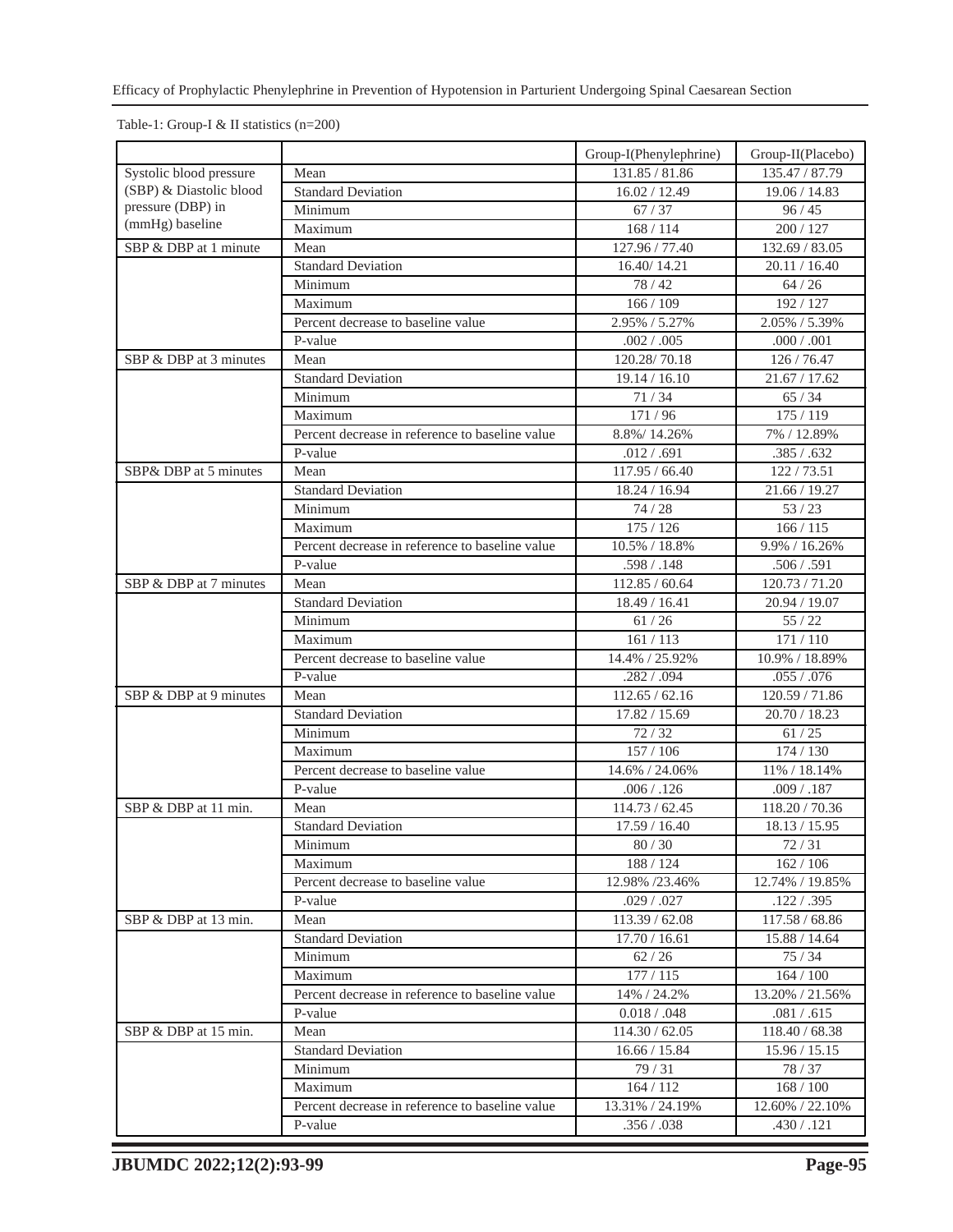

Graph-1: Mean heart rate at time intervals group-I





Baseline pulse rate per minute (Placebo group)

| Table-2: Vasopressor / Anticholinergic consumption(n=200) |  |  |  |  |
|-----------------------------------------------------------|--|--|--|--|
|-----------------------------------------------------------|--|--|--|--|

|                                   |           | Group-I          | $Group-II$ |
|-----------------------------------|-----------|------------------|------------|
|                                   |           | Number / Percent |            |
| Injection. Phenylephrine (100µgm) | Used      | 40/40%           | 33/33%     |
|                                   | Not given | 60/60%           | 67/67%     |
| Injection. Adrenaline (10µgm)     | Used      | 24 / 24%         | 33/33%     |
|                                   | Not used  | 76/76%           | 67/67%     |
| Injection. Atropine(0.5mg)        | Used      | 24 / 24%         | 36/36%     |
|                                   | Not used  | 76/76%           | 64 / 64%   |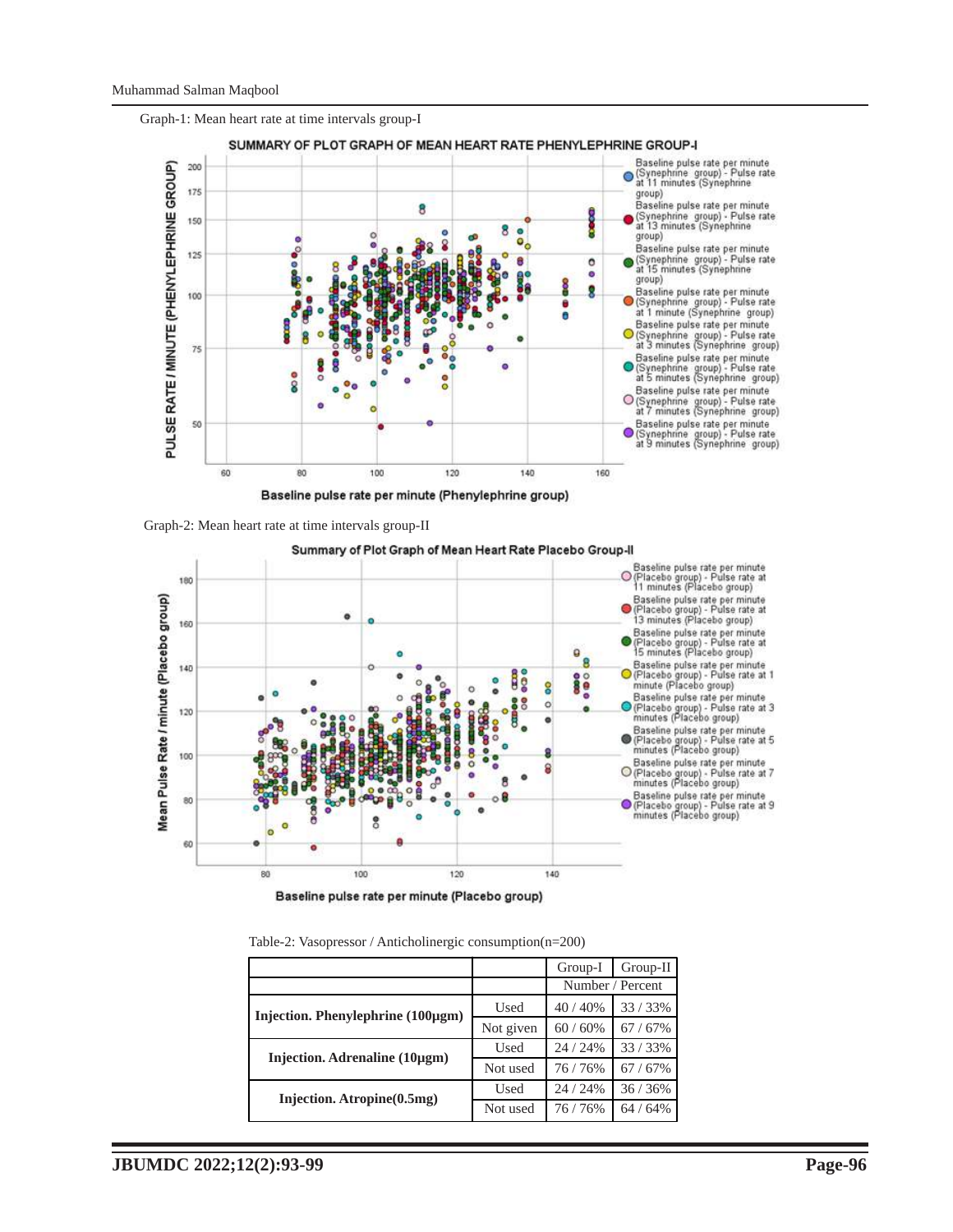Efficacy of Prophylactic Phenylephrine in Prevention of Hypotension in Parturient Undergoing Spinal Caesarean Section

|                                                                             |                     | SBP at 15 minutes<br>in mmHg (Placebo<br>$group-II)$ | Pulse rate at 15<br>minutes (Phenyle-<br>phrine group-I) | Pulse rate at 15<br>minutes (Place-<br>bo group- $II$ ) | SBP at 15 minutes<br>in mmHg (Phenyle-<br>phrine group-I) |
|-----------------------------------------------------------------------------|---------------------|------------------------------------------------------|----------------------------------------------------------|---------------------------------------------------------|-----------------------------------------------------------|
| Systolic blood pressure at 15<br>minutes in mmHg (Placebo<br>$group-II)$    | Pearson Correlation |                                                      | $.264**$                                                 | .052                                                    | .148                                                      |
|                                                                             | $Sig. (2-tailed)$   |                                                      | .008                                                     | .606                                                    | .143                                                      |
|                                                                             | N                   | 100                                                  | 100                                                      | 100                                                     | 100                                                       |
| Pulse rate at 15 minutes<br>(Phenylephrine group-I)                         | Pearson Correlation | $.264**$                                             |                                                          | $-.035$                                                 | $.231*$                                                   |
|                                                                             | $Sig. (2-tailed)$   | .008                                                 |                                                          | .729                                                    | .021                                                      |
|                                                                             | N                   | 100                                                  | 100                                                      | 100                                                     | 100                                                       |
| Pulse rate at 15 minutes<br>(Placebo group-II)                              | Pearson Correlation | .052                                                 | $-.035$                                                  |                                                         | $-.154$                                                   |
|                                                                             | $Sig. (2-tailed)$   | .606                                                 | .729                                                     |                                                         | .126                                                      |
|                                                                             | N                   | 100                                                  | 100                                                      | 100                                                     | 100                                                       |
| Systolic blood pressure at 15<br>minutes in mmHg<br>(Phenylephrine group-I) | Pearson Correlation | .148                                                 | .231                                                     | $-.154$                                                 |                                                           |
|                                                                             | $Sig. (2-tailed)$   | .143                                                 | .021                                                     | .126                                                    |                                                           |
|                                                                             | N                   | 100                                                  | 100                                                      | 100                                                     | 100                                                       |

Table-3: Spearman's Rank correlation.

\*\*. Correlation is significant at the 0.01 level (2-tailed).

\*. Correlation is significant at the 0.05 level (2-tailed).

and atropine used in both groups of study are depicted in table-2. Spearman's Rank correlation between the two variables i.e., systolic blood pressure and pulse rate of both groups is shown in table-3 and is significant at the 0.01 level.

# **DISCUSSION:**

In group-II (placebo) in 36(%) cases atropine was given as compared to 24% cases in group-I (phenylephrine) thus 150 % more anti-cholinergic was used in group-II. In another study<sup>13</sup> atropine given initially due to bradycardia depicts as initial cautionary symptom following intra-thecal block, which results in elevated systolic blood pressure apart from increase in heart rate. Similarly in group-II (placebo) in 33% cases top-up of injection adrenaline 10 microgram was used whereas given in only 24% cases in group-I, thus 137.5 % more top-ups of vasopressors needed in group-II. In group-I (phenylephrine)heart rate decreased by value of 9.02 % with respect to baseline value, while comparable reading noted was 3.42% decline in pulse rate in group-II (placebo) respectively, as lower value can be attributed to additional administration of atropine as stated above. In study in 2 cases (1%) colloid (Heamacel) was given along with left table tilt, in 2 cases (1%) bradycardia with pauses was noted, settled with anti-cholinergic administration. Pre-mature ventricular contractions and post-partum hemorrhage requiring B-lynch suturing was noted in 1 case (0.5%) respectively. In group-I (phenylephrine)systolic and diastolic blood pressure (mmHg) decreased by value of 15.34% and 31.92% with respect to baseline value, while comparable reading were 12.60% and 22.10% respectively in group-II (placebo). Though the systolic blood pressure fall was not statistically significant and in study as per standard taken of was 15% decline from baseline value the group-II value was within desired limits and group-I was insignificantly just over stated value. In another study it was stated that due to lack of consensus classification on allowable hypotension (systolic blood pressure) following sub-arachnoid block in parturient which is up to 20% decrease in majority of case studies and in our study as well was within 20% value mark $14$ . In another study vasopressors infusion was utilized to counter act sympathetic block hypotension rather than prophylactic employing bolus dosage<sup>15,16.17</sup>(regimen used in our study) and in another study infusion of phenylephrine was found to be less effective<sup>18</sup>. In another study the wide-ranging variables implicated in maternal hypotension seen following sympathetic block, were evaluated related to (anaesthesia practices as well as to parturient), they were identified as important ones<sup>19,20</sup>. In a review study done on current vasopressor given for hypotension in spinal caesarean delivery with phenylephrine the reflexive lowering of heart rate being main concern, researchers have looked for various alternatives like norepinephrine, ephedrine etc though evidence still favours it's  $use<sup>21</sup>$ regimen used in our study. In another review article suggested a multi-modal approach to address post spinal lowering of blood pressure which should be cost effective and development of simple protocol to follow<sup>22</sup>.

As under anaesthesia a reduction in sympathetic tone occurs which causes hypotension , a study was done which concluded that at induction time intra-venous dose of 100microgm phenylephrine was effective to counter act hypotensive effect even during general anaesthesia ,similar protective stability effect of phenylephrine on systolic and diastolic blood pressure(cardiac output) was observed in spinal anaesthesia induced hypotension in parturient with no systemic diseases $^{23}$ , similar study results were noted in our study as well. In another study, it was inferred that in caesarean spinal delivery cases phenylephrine infusion was compared to its bolus administration to prevent sympathetic block hypotension and was noted to be more effective $24$ .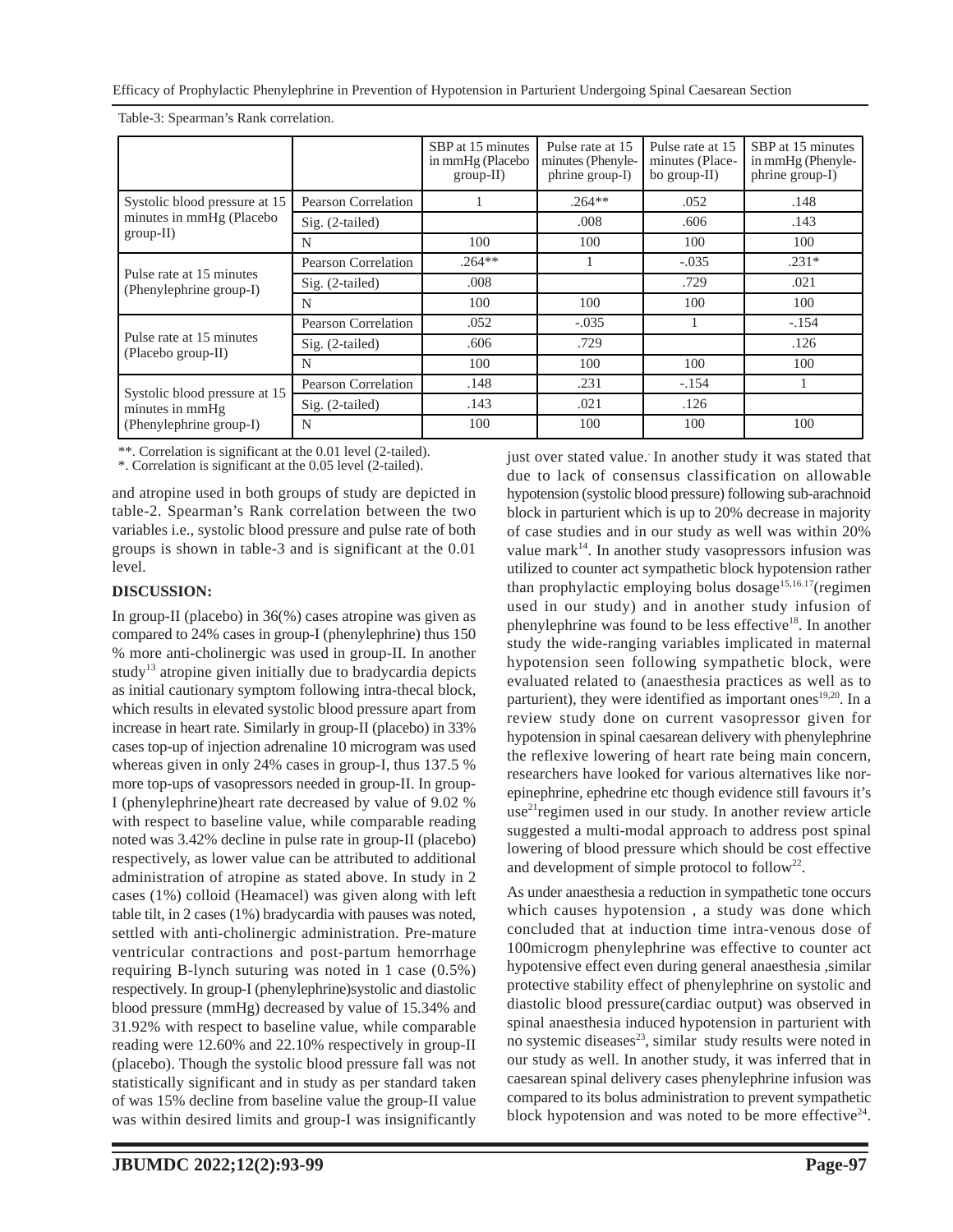However, another study failed to demonstrate any clinical beneficial effect of variable rate or fixed rate of phenylephrine infusion in prevention of spinal block hypotension and with bolus dose regimen of phenylephrine less dose is required and maintains stable post-spinal blood pressure $11$ . The result in our study also showed favourable effect of prophylactic bolus dose of phenylephrine on blood pressure in the initial 15 minutes following spinal block. In Study done by Maqbool  $MS$  and colleagues<sup>25</sup> phenylephrine in dose of 100microgm was administered to counter spinal induced hypotension effectively, same dose regimen was adopted in our study also.

Limitations of our study, was that no measurement was done of speed of spinal injection<sup>5,6</sup>, and also of timing (spinal injection till start of procedure), emergency caesarean section were not included and further research is warranted as to foresee efficacy of drug with only alpha agonist or a drug combination in control of spinal block hypotension.

#### **CONCLUSION:**

In the study prophylactic bolus administration of phenylephrine at time of spinal injection resulted in stable blood pressure and pulse rate values in caesarean section under spinal anaesthesia

**Authors Contribution:**

- **Muhammad Salman Maqbool:** Concept & Design of Study, Drafting, Revisiting Critically, Data Analysis, Final Approval
- of version.

#### **REFERENCES:**

L

- Iddrisu M, Khan ZH. Anesthesia for cesarean delivery: general or regional anesthesia-a systematic review. Ain-Shams J Anesthesiol 2021; 13:1. https://doi.org/10. 1186/s42077-020-00121-7
- 2. Bobet M, Joachim J, Gayat E, Bonnet A, Sievert K, Barnichon C, Fischler M, Le Guen M. Blood pressure measurement during cesarean delivery: Evaluation of a beat-to-beat noninvasive device NexfinTM). Medicine (Baltimore). 2021;100(22): e26129. doi:10.1097/ MD.0000 000000026129
- 3. Gousheh MR, Akhondzade R, Asl Aghahoseini H, Olapour A, Rashidi M. The Effects of Pre-Spinal Anesthesia Administration of Crystalloid and Colloid Solutions on Hypotension in Elective Cesarean Section. Anesth Pain Med 2018;8(4): e69446. doi:10.5812/ aapm.69446
- 4. Ni HF, Liu HY, Zhang J, Peng K, Ji FH. Crystalloid Coload Reduced the Incidence of Hypotension in Spinal Anesthesia for Cesarean Delivery, When Compared to Crystalloid Preload: A Meta-Analysis. Biomed Res Int. 2017; 2017:3462529. doi:10.1155/2017/3462529
- 5. Maqbool MS, Draz MU. Colloid preload and Coload versus crystalloid preload in spinal cesarean delivery: The effect of injection speed. Medical Forum Monthly. 2017; 28:102-105.
- 6. Chiang CF, Hasan MS, Tham SW, Sundaraj S, Faris A, Ganason N. Injection speed of spinal anaesthesia for Caesarean delivery in Asian women and the incidence of hypotension: A randomised controlled trial. J Clin Anesth. 2017; 39:82-86. doi: 10.1016/j.jclinane. 2017.03. 025.
- 7. Hasanin A, Soryal R, Kaddah T, Raouf SA, Abdelwahab Y, Elshafaei K, Elsayad M, Abdelhamid B, Fouad R, Mahmoud D, Hassabelnaby Y. Hemodynamic effects of lateral tilt before and after spinal anesthesia during cesarean delivery: an observational study. BMC Anesthesiol. 2018;18(1):8. doi: 10.1186/s12871-018-0473-  $\Omega$ .
- 8. Eskandr Ashraf M, Ahmed Ali M, Bahgat Eldin NM. Comparative Study Among Ephedrine, Norepinephrine and Phenylephrine Infusions to Prevent Spinal Hypotension During Cesarean Section. A Randomized Controlled Double-Blind Study. Egypt J Anaesth 2021; 37:295- 301. doi: 10.1080/11101849.2021.1936841
- 9. Shitemaw T, Aregawi A, Fentie F, Jemal B. Prophylactic ephedrine to prevent postspinal hypotension following spinal anesthesia in elective cesarean section: A prospective cohort study in ethiopia. J Obstet Anaesth Crit Care 2019; 9:75-80. DOI: 10.4103/joacc.JOACC\_49\_18
- 10. Abd Elraziq, B., Ali, S., Abotaleb, U., Alqassas, M. Norepinephrine versus Ephedrine in Prevention of Hypotension after Spinal Anesthesia. Al-Azhar Intern. Med. J 2020; 1(10): 37-4. doi:10.21608/aimj. 2020.39 968.1308
- 11. Nag DS, Samaddar DP, Chatterjee A, Kumar H, Dembla A. Vasopressors in obstetric anesthesia: A current perspective. World J Clin Cases. 2015;3(1):58-64. doi: 10. 12998/ wjcc.v3.i1.58.
- 12. Practice Guidelines for Preoperative Fasting and the Use of Pharmacologic Agents to Reduce the Risk of Pulmonary Aspiration: Application to Healthy Patients Undergoing Elective Procedures: An Updated Report by the American Society of Anesthesiologists Task Force on Preoperative Fasting and the Use of Pharmacologic Agents to Reduce the Risk of Pulmonary Aspiration. Anesthesiology 2017; 126:376–393 doi: https://doi.org/10.1097/ALN.0000000000001452
- 13. Ferre F, Martin C, Bosch L, Kurrek M, Lairez O, Minville V. Control of Spinal Anesthesia-Induced Hypotension in Adults. Local Reg Anesth. 2020; 13:39- 46. doi:10.2147/LRA.S240753
- 14. Kinsella SM, Carvalho B, Dyer RA, Fernando R, Mc-Donnell N, Mercier FJ, Palanisamy A, Sia ATH, Van de Velde M, Vercueil A; Consensus Statement Collaborators. International consensus statement on the management of hypotension with vasopressors during caesarean section under spinal anaesthesia. Anaesthesia. 2018;73(1):71-92. doi: 10.1111/anae.14080.
- 15. Goel K, Luthra N, Goyal N, Grewal A, Taneja A. Comparison of norepinephrine and phenylephrine infusions for maintenance of haemodynamics following subarachnoid block in lower segment caeserean section. Indian J Anaesth. 2021; 65:600-605. doi: 10.4103/ ija. IJA \_185\_21.